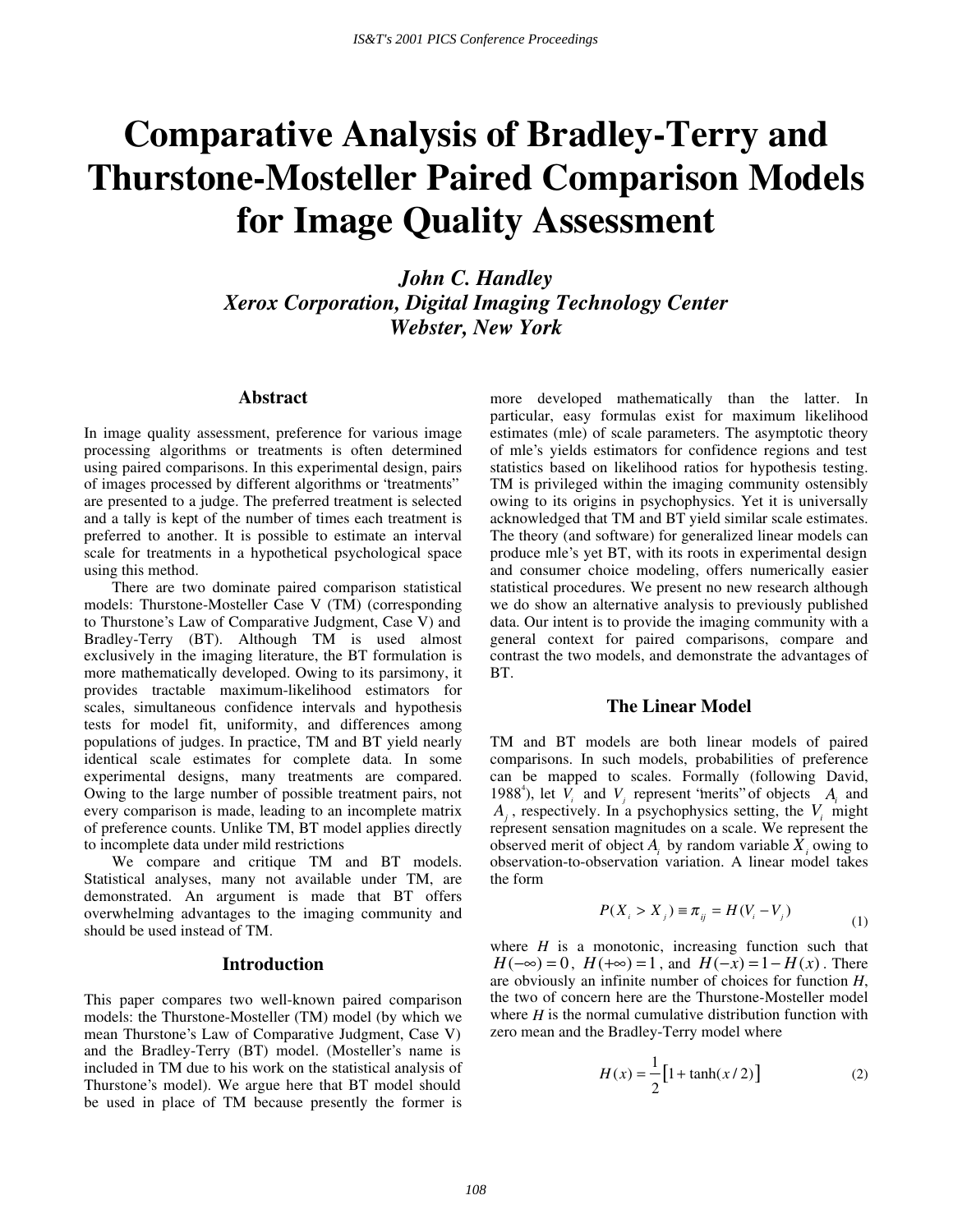The task is to produce estimates  $v_i$  of  $V_i$ ,  $i = 1, ..., m$ . If the function *H* has additional parameters, we need to estimate those as well. Assume without loss of generality  $\sum_{i=1}^{m} V_i = 0$  and define  $\delta_{ij} = V_i - V_j$ . Estimation proceeds by tallying  $\alpha_{ij}$ , the number of times object  $A_i$  is preferred to object  $A_j$  after  $n_{ij}$  comparisons. A sample estimate of  $\pi_{ij}$  is  $p_{ij} = \alpha_{ij} / n_{ij}$ . We define  $H(d_{ij}) = p_{ij}$  and compute merit or scale estimates  $v_i$  by  $d_{ij} = v_i - v_j$ ,  $i \neq j$ ,  $i, j = 1, \ldots, m$ . It can be shown that a least squares estimate of  $V_i$  is

$$
v_i = \frac{1}{m} \sum_{i \neq j}^{m} d_{ij} \tag{3}
$$

This estimate holds regardless of *H* and is the usual method for Thurstone's Case V model.

Assume that each pair is observed a fixed (but possibly unequal) number of times. That is, the sums  $n_{ij}$  are fixed and the tallies  $\alpha_{ii}$  are binomial random variables:

$$
P(\alpha_{ij}) = \begin{pmatrix} n_{ij} \\ \alpha_{ij} \end{pmatrix} \pi_{ij}^{\alpha_{ij}} (1 - \pi_{ij})^{n_{ij} - \alpha_{ij}}, \alpha_{ij} = 0, 1, \dots, n_{ij} \qquad (4)
$$

Owing to independence, the likelihood function is

$$
L(\alpha) = \prod_{i  
= 
$$
\prod_{i (5)
$$
$$

where  $\mathbf{a} = [\alpha_{ij}]$ , the matrix of preference counts.

#### **The Thurstone-Mosteller Model**

The most general Thurstonian model on *m* stimuli posits a multivariate distribution on  $(X_1, \ldots, X_m)$ . In paired comparisons, one observes incomplete rankings where stimuli are presented two at a time. Pair-wise choice probabilities take the form

$$
P(X_{i} > X_{j}) = \frac{1}{\sqrt{2\pi(\sigma_{i}^{2} + \sigma_{j}^{2} - 2\sigma_{ij})}} \times \int_{-(\mu_{i} - \mu_{j})/(\sigma_{i}^{2} + \sigma_{j}^{2} - 2\sigma_{ij})^{1/2}}^{\infty} \exp(-y^{2}/2) dy
$$
 (6)

For a scaling interpretation, means are considered ordered along a continuum in a psychological space. As discussed elsewhere (e.g., Engledrum<sup>5</sup> or Torgerson,<sup>9</sup>] the full-blown Thurstone model has too many parameters (means, variances, and covariances), so simplifying assumptions are applied. Perhaps the most-used model in paired comparisons in Thurstone's Case V, where  $X_i$ 's are assumed independent and identically distributed save for location parameters  $\mu_i$ ,  $i = 1,...,m$  ( $\mu_i = \nu_i$ ,  $i = 1,...,m$  in the linear model discussion):

$$
P(X_i > X_j) = \frac{1}{\sqrt{2\pi}} \int_{-(\mu_i - \mu_j)}^{\infty} \exp(-y^2 / 2) dy
$$
 (7)

In this case, one usually computes least squares estimates  $\hat{\mu}_i$  using Eq. 3. Inferences regarding  $\hat{\mu} = (\hat{\mu}_1, ..., \hat{\mu}_m)$  are difficult to obtain owing to its unknown (asymptotic) distribution.

A likelihood function based on comparisons matrix  $\alpha$ is

$$
L(\boldsymbol{\alpha};\boldsymbol{\mu}) = \prod_{i  
= 
$$
\prod_{i (8)
$$
$$

The log of this likelihood function can be optimized numerically.

## **The Bradley-Terry Model**

One can rewrite Eq. 2 as

$$
\log(\pi_{ij}/(1-\pi_{ij})) = V_i - V_j, \tag{9}
$$

That is, the scale or merit differences obey a logistic model (instead of a probit model in the Thurstonian case). This model can be simplified to *m*-1 parameters by

$$
\pi_{ij} = \frac{\pi_i}{\pi_i + \pi_j}, i \neq j,
$$
\n(10)

where

$$
\pi_i > 0 \text{ and } \sum_{i=1}^m \pi_i = 1
$$

so that Eq. 9 takes the form  $\log \pi_i - \log \pi_i = V_i - V_i$ . This is the Bradley-Terry model of paired comparisons. One can write the model in a form similar to Eq. 7:

$$
P(X_i > X_j) = \frac{1}{4} \int_{-(\log \pi_i - \log \pi_j)}^{\infty} \sec \frac{h^2(y/2)}{dy},
$$
 (11)

and  $V = \log \pi$ , provide scale parameters. Owing to Eq. 10, the likelihood function, Eq. 5, has a simple form in terms of  $\boldsymbol{\pi} = (\pi_1, \dots, \pi_m)$  and can be solved iteratively:

$$
p_i = \frac{a_i}{\sum_{i \neq j} n_{ij} (p_i + p_j)^{-1}}
$$
(12)

where  $a_i = \sum_{i < j} \alpha_{ij}$ ,

the total number of comparisons preferring *Ai* . A sufficient condition for a maximum likelihood is that each partition of the objects into two nonempty subsets such that some object in the second set has been preferred to at least once to some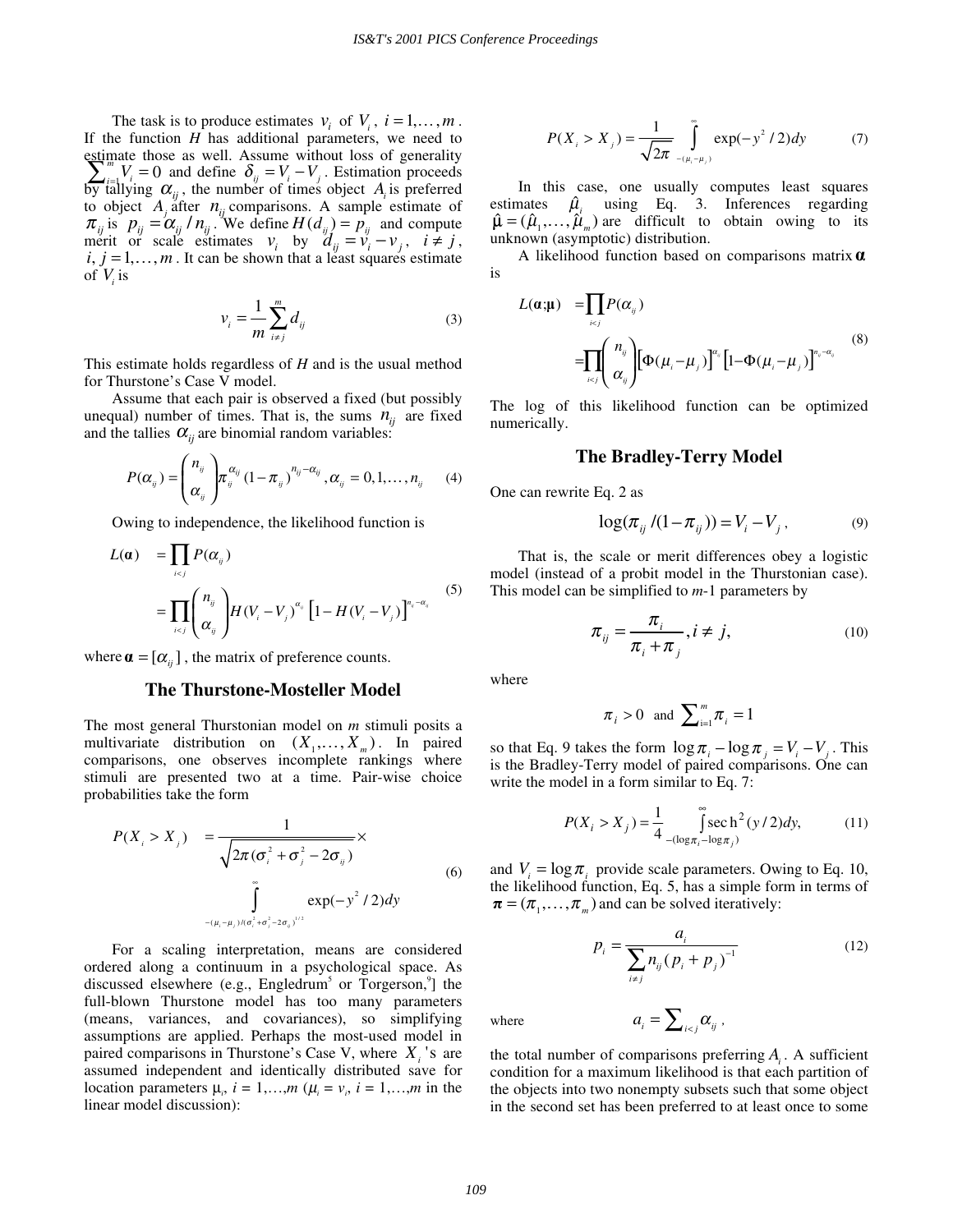object in the first set.<sup>6</sup> David (1988) points out that if this condition is violated, it means one of two things: 1) there exists subsets S and T of objects such that no object in S is compared to object in T; or, 2) there exists subsets S and T such that every comparison of objects between them favors objects in  $S^4$ . These conditions can often be detected by inspecting the comparisons matrix  $\alpha$ .

BT (essentially Eq. 10) can be developed into a general distance model on ranked data. Mallows<sup>7</sup> invoked the socalled Babington-Smith transitivity model (which allows only paired comparisons that produce a complete ranking on *m* objects) on BT to produce the Mallows θ model. This is discussed in Marden.<sup>8</sup>

The remainder of this section follows Bradley.<sup>2</sup> In addition to MLE for scale parameters, BT also provides a means to test whether the data are statistically different from uniform. To test the hypothesis

$$
H_0: \ \pi_1 = \dots = \pi_m = 1/m \tag{13}
$$

against the alternative

$$
H_a: \pi_i \neq \pi_j \text{ for some } i, j, i \neq j, i, j = 1, \dots, m \ (14)
$$

use the test statistic

$$
T_U = 2N \log 2 - 2B_1
$$
  
\n
$$
B_1 = \sum_{i < j} n_{ij} \log (p_i + p_j) - \sum_i a_i \log p_i \tag{15}
$$

which is distributed approximately chi-squared with *t*-1 degrees of freedom (df) for large  $n_{ii}$  under  $H_0$ .

Sometimes we wish to test whether there are differences among groups of responses. In the example below, we test whether there is a difference between experts and nonexperts. Let each of *g* groups have its own set of *m* parameters indexed the following way:  $\pi_i^u$ ,  $i = 1, ..., m$ ,  $u = 1, ..., g$ . To test

$$
H_0: \pi_i^u = \pi_i, \ i = 1, ..., m, \ u = 1, ..., g \tag{16}
$$

versus the alternative

$$
H_a: \pi_i^u \neq \pi_i \text{ for some } i \text{ and } u,
$$
 (17)

use the the test statistic

$$
T_G = 2\left(B_1 - \sum_{u=1}^{g} B_{1u}\right) \tag{18}
$$

where  $B_1$  is computed as above using data pooled over groups and  $B_{1u}$  is computed for each group. Under  $H_0$  for large  $n_{in}$  this test statistic has an approximate chi-squared distribution with  $(g-1)(t-1)$  degrees of freedom.

Bradley also provides a confidence region for the vector parameter

$$
\pi = (\pi_1, \ldots, \pi_m).
$$

Approximate  $(1 - \alpha)$  100% confidence intervals for the location parameters of interest are

$$
\left(\log p_i - z_{\alpha/2} \sqrt{\hat{\sigma}_{ii}/N} / p_i, \log p_i + z_{\alpha/2} \sqrt{\hat{\sigma}_{ii}/N} / p_i\right) \quad (19)
$$
  

$$
i = 1,...,m, \text{ where } N = \sum_{i < j} n_{ij}
$$

is the total number of comparisons, the  $p_i$  are the mle's,  $\hat{\sigma}_n$  is the *i*th diagonal element of the  $(m + 1)$  by  $(m + 1)$ matrix

$$
\hat{\Sigma} = \begin{bmatrix} \hat{\Lambda} & \mathbf{1} \\ \mathbf{1} & 0 \end{bmatrix}^{-1} \tag{20}
$$

where  $\hat{\Lambda} = [\hat{\lambda}_{ii}]$ ,

$$
\hat{\lambda}_{ii} = \frac{1}{p_i} \sum_{j \neq i} p_j n_{ij} / [N (p_i + p_j)^2], \ i = 1, \dots, m
$$
\n
$$
\hat{\lambda}_{ij} = -n_{ij} / [N (p_i + p_j)^2], \ i \neq j, \ i, j = 1, \dots, m.
$$
\n(21)

With the aid of a matrix inversion routine, these statistics are easily coded into C.

## **Analysis Example**

We analyze a data set using BT model to demonstrate its advantages over TM. The experiment is discussed in detail in [1]. Four gamut-mapping algorithms were evaluated in two ways. In the first part, subjects chose the better rendition from a pair of prints. In the second, subjects chose the better reproduction of reference prints. Tables 1 and 2 contain the comparison data.

|             | Table 1. Comparisons matrix for 'preference'' |  |  |
|-------------|-----------------------------------------------|--|--|
| experiment. |                                               |  |  |

|   |    |    | 3  |    |
|---|----|----|----|----|
|   |    | 26 | 28 | 22 |
| 2 | 64 |    | 46 | 34 |
| 3 | 62 | 44 |    | 64 |
| 4 | 68 | 56 | 64 | ۰  |

**Table 2. Comparisons matrix for "reproduction" experiment.** 

|   |    | 46 | 29 | 48 |
|---|----|----|----|----|
| 2 | 44 |    | 34 | 43 |
| 3 | 61 | 56 |    | 50 |
| 4 |    | 47 | 40 |    |

Each of eighteen judges viewed five images and each print was an image/algorithm combination. Judges were partitioned into two classes based on experience: experts (11) and non-experts (7). From the data, we wish to establish for each task, whether preferences exist, and if so, a estimate a preference scale. Further, we wish to access whether differences exist between experts and non-experts.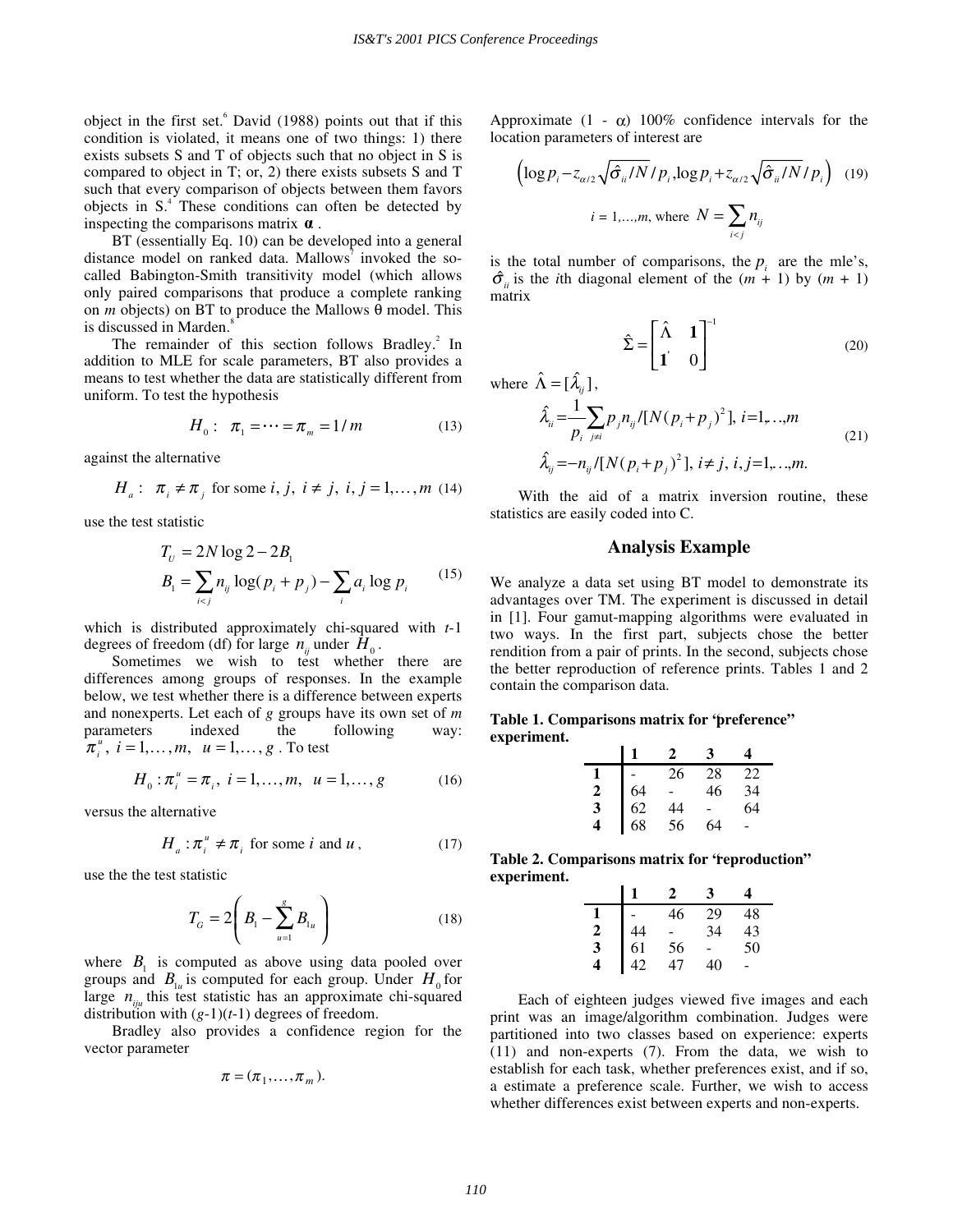#### **Preference Data**

Using procedures summarized above we perform a hypothesis test to determine whether the data are statistically significant from uniform:  $T<sub>U</sub> = 74.01$  with 3 df. The 95% chi-square cutoff is 7.82, so we conclude the data are nonuniform. The estimated scale:

$$
(\log(p_i), i = 1,..., 4)
$$
 is (-2.22, -1.39, -1.53, -0.86).

The data can be grouped into comparisons made by expert and nonexperts. For expert data, the estimated scale is: (-2.25, -1.43, -1.58, -0.80) and the test statistics for uniformity it  $T_{U} = 50.1$  with 3 df, which is significant at 95%. For nonexpert data, the estimated scale is: (-2.17,- 1.34, -1.46, -0.94) and  $T_{\text{U}} = 24.7$  with 3 df, also significant at 95%. The scales for experts and nonexperts appear to be similar. We can do a hypothesis test to compare these two populations for preference data. The test statistic for uniformity of these two groups is  $T<sub>G</sub> = 0.75$  with 3 df, which is not significant at 95% and therefore we conclude there is no statistical difference in the preferences of these two populations. Estimated scales and confidence intervals are shown in Figures 1 through 3.



*Figure 1. Scale for "preference" data.* 



*Figure 2. Scale for expert "preference" data.* 

In summary, algorithm 4 is preferred by experts and preferred weakly by nonexperts for the experiment in which subjects were asked which rendition they preferred.

#### **Reproduction Data**

The estimated scale for the entire reproduction data set is  $(-1.54, -1.57, -1.05, -1.48)$ . The test statistic  $T_{\nu} = 15.7$ with 3 df,  $N = 540$ , which significant at 95%. We therefore conclude that the data is statistically different from a pure random sample from a uniform distribution and that the data show a preference structure. For the expert responses among the reproduction data, the estimated scale is: (-1.52, - 1.64, -0.92, -1.67). The test for uniformity:  $T_{\nu} = 19.3$  with 3 df, significant at 95%, from which we conclude that the data for experts show a preference structure.

For nonexperts, the estimated scale is: (-1.62, -1.5, - 1.27, -1.21) and  $T<sub>U</sub>$  = 3.76 with 3 df, which is not significant at 95%. We conclude that the data are not statistically different from uniform (there is a 28.8% chance we would have gotten this test statistic value were the data from a uniform distribution).



*Figure 3. Scale for nonexpert "preference" data* 



*Figure 4. Scales for"reproduction" data.*